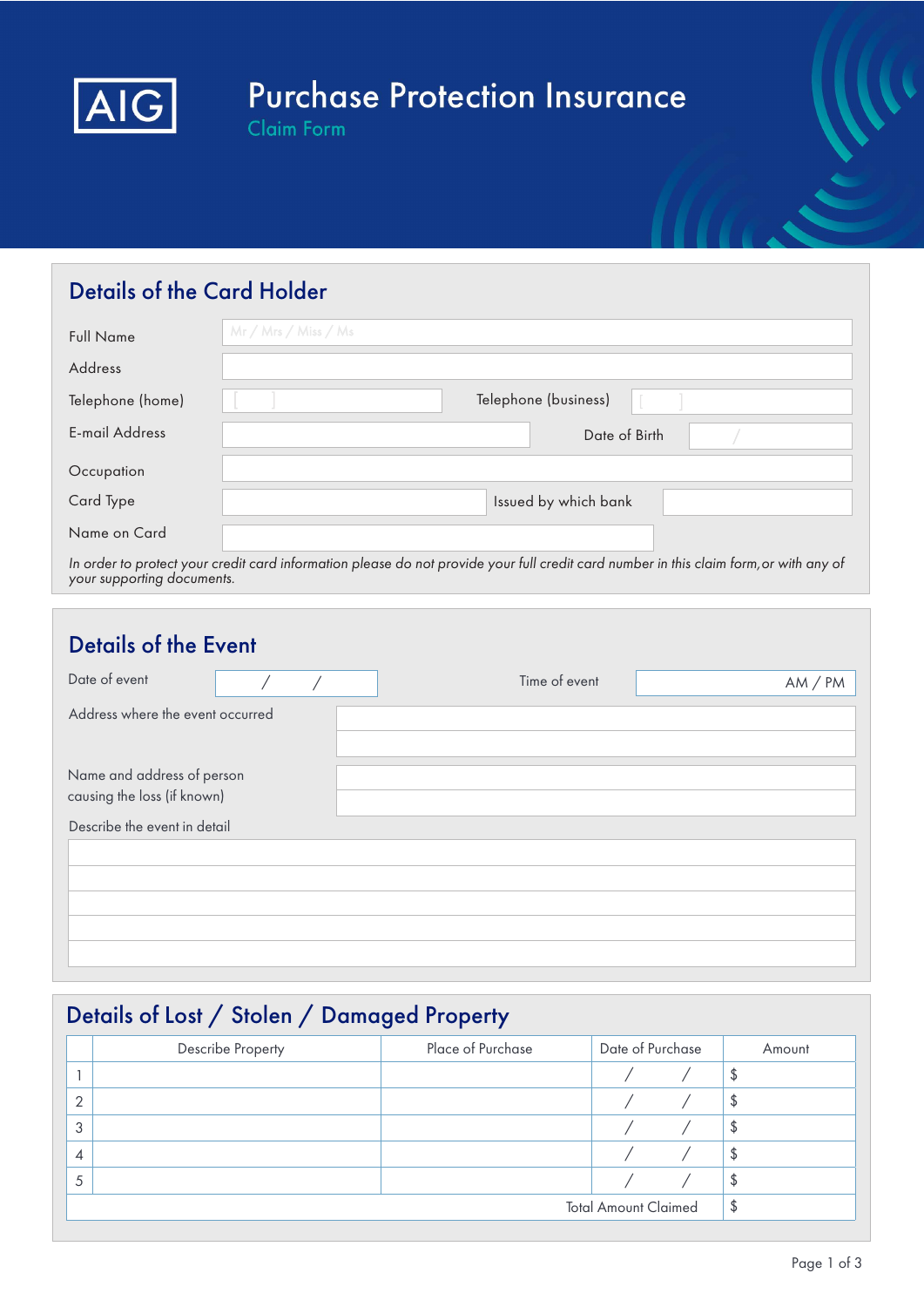

|                | <b>Details of Previous Claims</b> |  |               |         |        |  |  |
|----------------|-----------------------------------|--|---------------|---------|--------|--|--|
|                | Date of Claim                     |  | Items Claimed | Company | Amount |  |  |
|                |                                   |  |               |         | \$     |  |  |
| 2              |                                   |  |               |         | \$     |  |  |
| 3              |                                   |  |               |         | \$     |  |  |
| $\overline{4}$ |                                   |  |               |         | \$     |  |  |
| 5              |                                   |  |               |         | £      |  |  |

|    | <b>Details of Other Insurance</b>                                          |               |          |
|----|----------------------------------------------------------------------------|---------------|----------|
| 1. | Do you have home/contents insurance?                                       |               | YES / NO |
|    | Name of Insurer                                                            | Policy Number |          |
| 2. | Do you have jewellery or personal property insurance?                      |               | YES / NO |
|    | Name of Insurer                                                            | Policy Number |          |
| 3. | Do you have travel insurance?                                              |               | YES / NO |
|    | Name of Insurer                                                            | Policy Number |          |
| 4. | Do you have motor vehicle insurance?                                       |               | YES / NO |
|    | Name of Insurer                                                            | Policy Number |          |
| 5. | Have you submitted a claim for this incident on any of the above policies? |               | YES / NO |
| 6. | Have you received compensation for this incident from any other party?     |               | YES / NO |
|    | If 'Yes' please provide details                                            |               |          |
| 7. | Was the event reported to the police or relevant authority?                |               | YES / NO |
|    | If 'Yes' please provide event/reference number                             |               |          |

## Electronic Funds Transfer (EFT)

|                                                                                                        |             |               | Direct credit to NZ bank account. Please complete bank details and account number below. |         |                                |
|--------------------------------------------------------------------------------------------------------|-------------|---------------|------------------------------------------------------------------------------------------|---------|--------------------------------|
| <b>Bank</b>                                                                                            |             | <b>Branch</b> |                                                                                          | Country |                                |
| <b>Account Details</b>                                                                                 |             |               |                                                                                          |         |                                |
|                                                                                                        | <b>Bank</b> | <b>Branch</b> | Account No                                                                               | Suffix  |                                |
| Account No                                                                                             |             |               |                                                                                          |         | OFFICE USE Bank<br>a/c checked |
| Payee Name                                                                                             |             |               |                                                                                          |         |                                |
| <b>Email Address</b>                                                                                   |             |               |                                                                                          |         |                                |
| Signature of Payee                                                                                     |             |               |                                                                                          |         |                                |
| AIG no longer issues cheques. To confirm transfer of funds, an auto email will be sent directly to you |             |               |                                                                                          |         |                                |